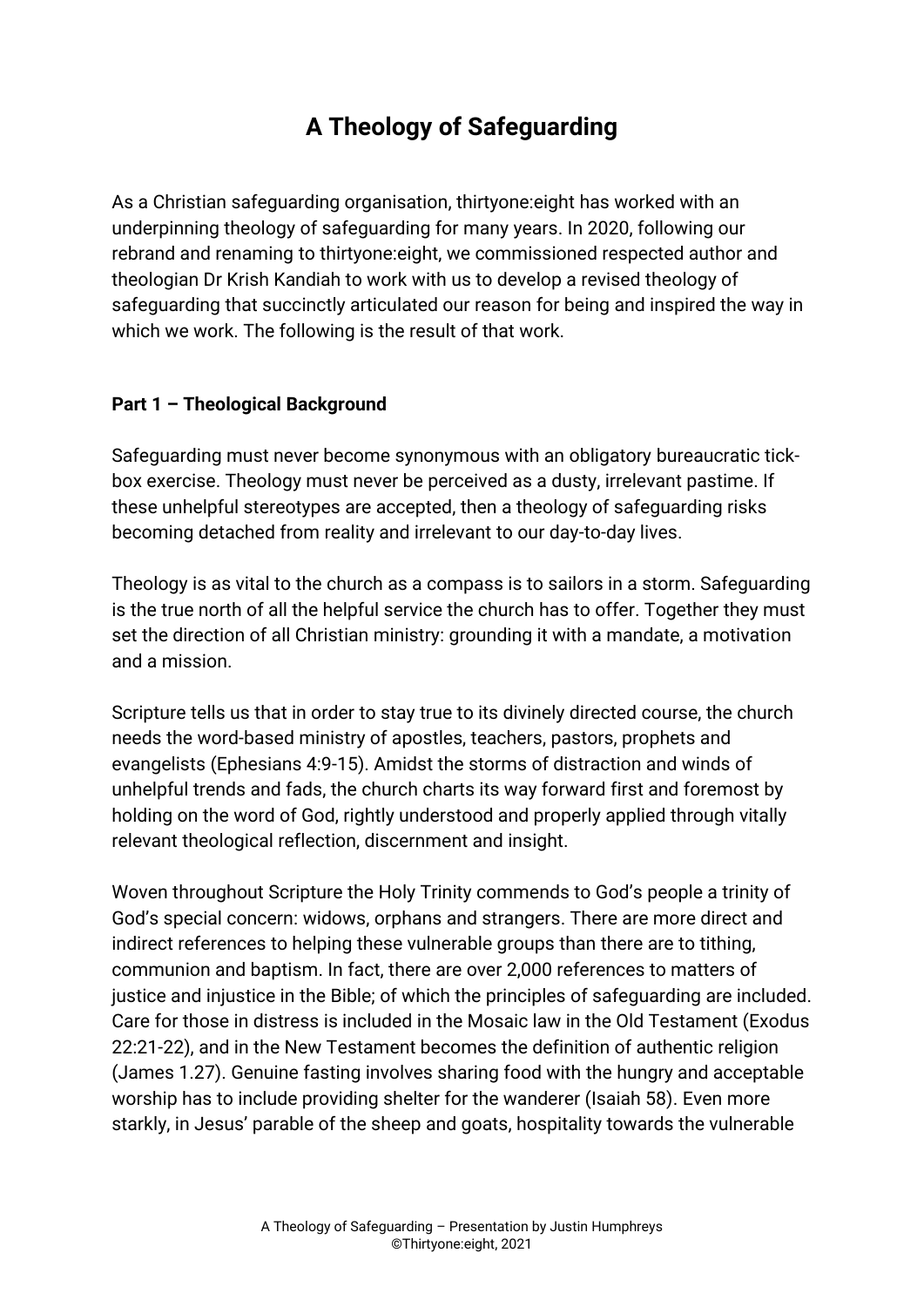is the signifier of being saved (Matthew 25:31-46). Even this very brief theological survey shows safeguarding to be at the very heart of Scripture.

Since caring for vulnerable people is at the heart of our Scriptures, it is a disgrace that not only has the church often failed to adequately care but has also allowed abuse and neglect to take place on our watch. Jesus himself gave the sternest of warnings to those who fail to care for those who are vulnerable. It would be better for us to have a large millstone hung around our necks and to be drowned in the depths of the sea than to cause those little ones Jesus cares for to stumble (Matthew 18:6). The church has to do everything it can to heed this warning and to remove stumbling blocks for children and other vulnerable people experiencing Christian compassion. It must engage purposefully and wholeheartedly with theology and safeguarding, ensuring they underpin all our ministry to all people and the creation of the safer places that they expect and deserve.

A robust theology of safeguarding is a gift to the church. Like an unbreakable compass in a storm, it keeps us travelling safely in the right direction without deviation or distraction.

## **Part 2 – Our Mandate, Motivation and Mission**

Thirtyone:eight as an organisation has tied itself to the biblical command of Proverbs 31:8 to advocate and care for those who are or may be vulnerable. The mandate, the motivation and the mission of the organisation is clearly founded therefore, on the Christian faith and on Scripture.

The book of Proverbs has been designed to offer pithy aphorisms and memorable phrases to help transfer God-inspired wisdom to the reader. However, there is merit in checking that this verse reflects the wider frame of chapter, book and the grand narrative of the Bible in terms of its foundation as a theology of safeguarding.

Proverbs 31:8 forms part of the advice given by a mother to her royal son at the end of the book of Proverbs. There is symmetry here, as the book of Proverbs begins with advice from a royal father to his son. This beautiful bookending depicts both the family and the workplace as the classroom for the passing on of wisdom, shows that both men and women are to take the lead, and identifies wisdom's mandate, motivation and mission relating to safeguarding and the creation of safer places. Let's look at these three elements of *Mandate, Motivation* and *Mission*…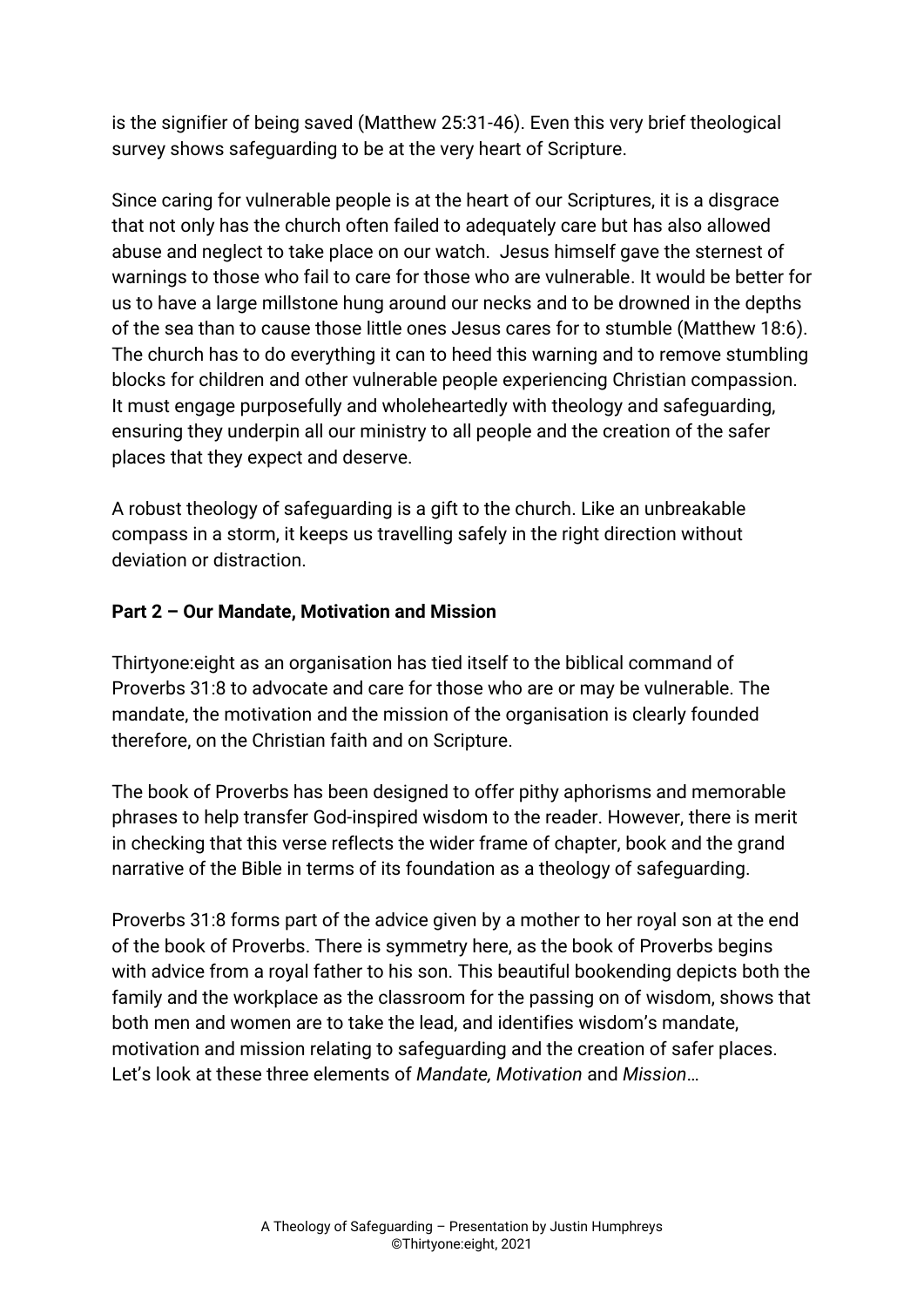# **1. THE MANDATE: EVERY GENERATION must play its part in caring for vulnerable people**

We believe that there is a clear Biblical mandate offered to us in the book of Proverbs. It ends as it began with wisdom being passed on from one generation to the next. This model is preserved in Scripture to authorise us to teach wisdom afresh for every generation. There are three important considerations for a theology of safeguarding based on this intergenerational mandate. Let's look at these in turn…

## **a) Spiritual and Familial Connections**

King Lemuel's mother addresses her son as the fruit of her womb, but also as the answer to her prayers. He is referred to as "my son", but his name 'Lemuel' means "belonging to God". This double parallelism is instructive. Children are both a gift of nature and of divine providence. We have both a human and a divine origin story. All human beings have important familial connections and spiritual connections.

Too often familial connections are under-valued. For example, it is not unusual for well-meaning Christians to support the unnecessary institutionalization of children in orphanages or children's villages severing their links with birth families. Sometimes youth and children's ministry pay scant attention to the priority of responsibility given to parents in the formation and wellbeing of their children. The spiritual connections can be under-valued too. Ministry to vulnerable people can often focus exclusively on practical help: providing food for the hungry, or social support for the lonely for example rather than adopting a holistic approach which includes spiritual well-being and protection from harm. Wellbeing and safety are therefore essential ingredients within our ministry to all people.

## **b) Victim/Survivor and Voice Considerations**

The teacher in the Proverbs encourages her son to listen. Elsewhere in the book, children are exhorted to resist folly and pursue wisdom for themselves. Children are entrusted with a role to play in discerning and pursuing wisdom and justice for themselves. It is to be understood that children are not just passive receivers of education and information but active participants in transformation. Children have agency. Children's views are to be heard and respected just as much as adults.

This is an important consideration for a theology of safeguarding. Those who are vulnerable are not to be seen just as victims (or even survivors) but as those with a voice that deserves to be heard. Victims and survivors have their own decisionmaking opportunities and indeed with their unique and personal experience can be effective advocates for others and pursuers of justice in their own right if empowered to do so. Safeguarding with this intergenerational understanding from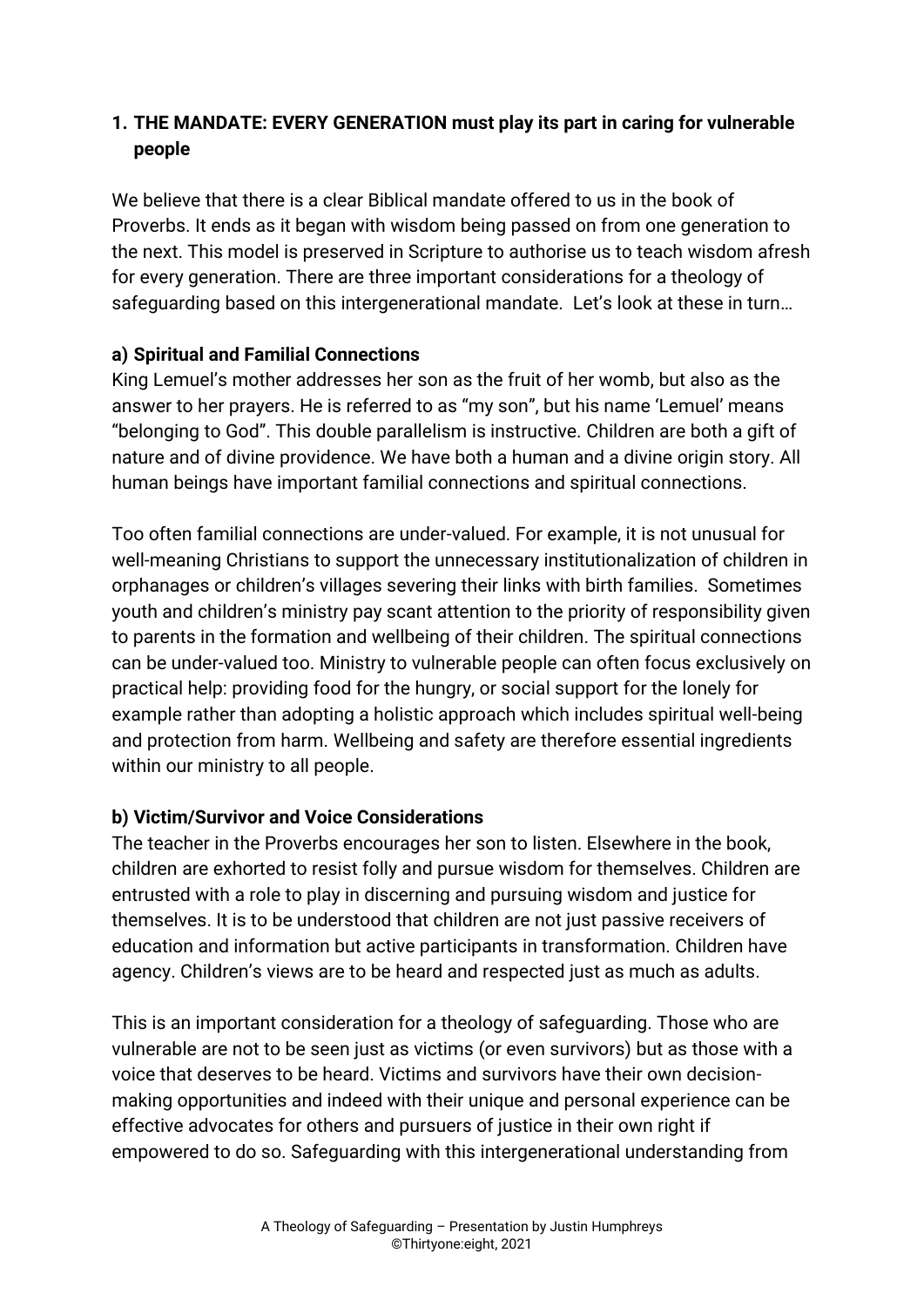Proverbs is a partnership: not something done to the vulnerable, or about them, but with them and for them. Speaking up for them and alongside them is therefore a deeply Biblical principle.

## **c) Prohibitive and Positive Concerns**

King Lemuel's mother takes responsibility for instilling a concern for those who are vulnerable, oppressed and poor into her child's conscience and imagination. She offers a critique of negative behaviours but also offers positive pursuits to aspire to as a solution-focused approach to their needs.

Safeguarding policies and procedures can often be seen as negative documents listing all the things that should and shouldn't be done and seeking to minimise risk. This is important, but can be one of the reasons that safeguarding has negative associations in many people's minds. Proverbs, by balancing out the prohibitive and the aspirational, offers a helpful model for framing safeguarding conversations.

Safeguarding is not just about ensuring people are not mistreated, but should inspire the church to engage in constructive action on their behalf to reduce vulnerability and any risks to them. We need protective factors against harm and against the negative treatment of all people, but we also need positive factors that seek to find ways to pursue justice and wellbeing for all concerned. Both aspects can have a formative influence and should be key factors in intergenerational ministry. In this we see both the need for preventative and responsive efforts towards creating safer places for all.

# **2. THE MOTIVATION: EVERY LEADER must pursue God's purpose and priorities for vulnerable people**

The wisdom given in Proverbs to a King challenges all leaders. The Bible's unequivocal articulation of God's concern for vulnerable people should motivate Christians to take safeguarding responsibilities very seriously, especially those who are in positions of power, influence and responsibility. There are three important implications for leadership that comes from this theology of safeguarding.

## **a) The nature of leadership**

King Lemuel is reminded by his mother that leadership brings with it the temptation to forget or take advantage of the vulnerable. Instead, he is to use that position of power to speak up and act on behalf of those who are vulnerable. This is a common theme in the Bible's teaching on leadership: it is often explained in terms of servanthood. For example, Jesus after criticizing the way that many leaders use their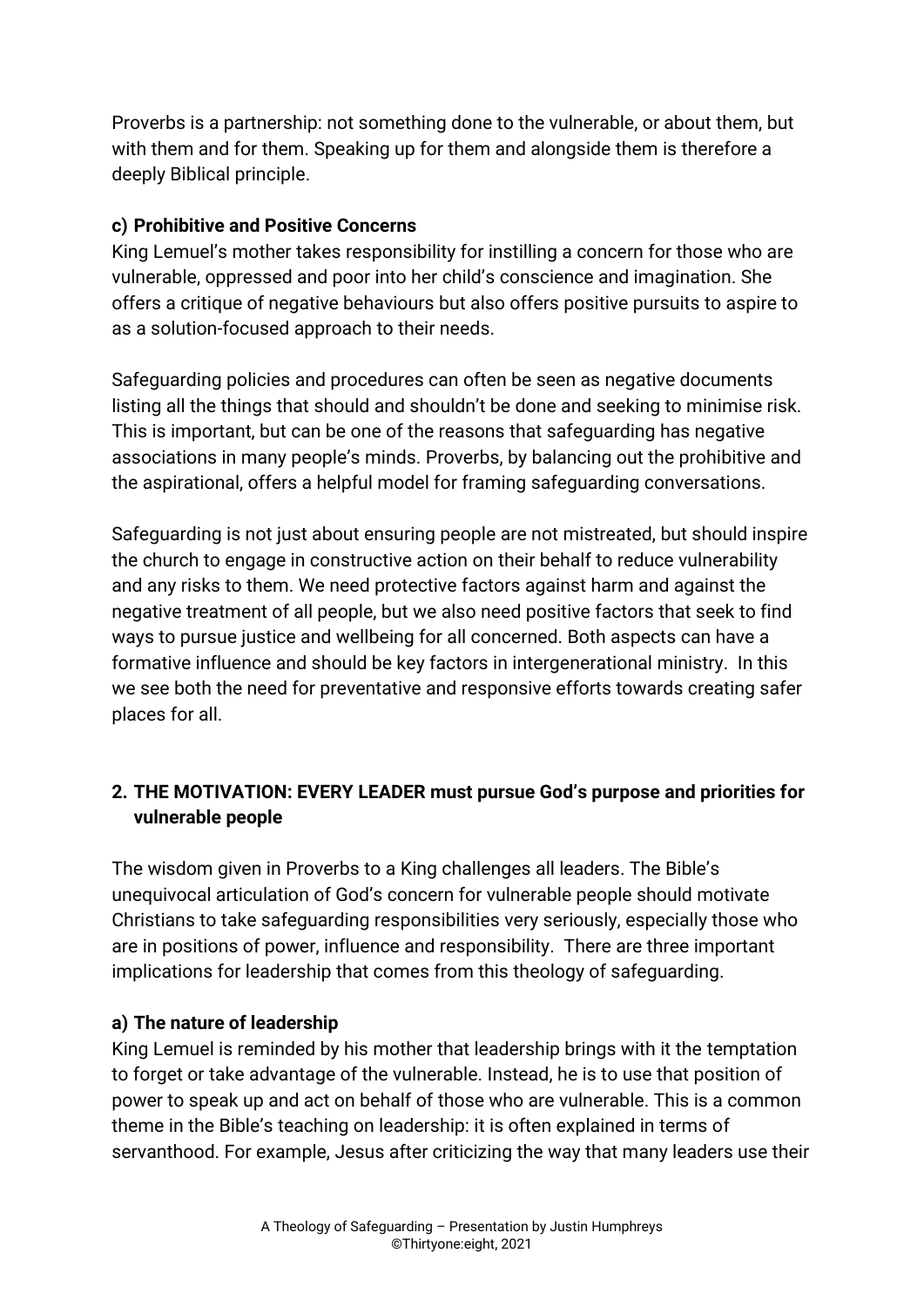power for self-aggrandisement argues that for his followers, leadership is about serving others, even to the point of laying down their lives for the sake of those they care for (Mark 10:45).

The expression of authenticity in leadership also requires that leaders have a desire to search for and achieve a deep understanding of themselves; their personal faults and challenges as well as their skills, gifts and motivations (Psalm 139:23-24). Any areas of one's character that may become negative or harmful towards others must be dealt with such that their interactions with others encourage selflessness and human flourishing for all.

# **b) The priority of leadership**

King Lemuel, like the other Kings of the Old Testament were supposed to represent and emulate God. In Psalm 68, God is described in terms of his power and majesty, but this description doesn't stop there. It goes on to include his concern for the safety and wellbeing of vulnerable people: he is a father to the fatherless, a defender of widows, and he sets the lonely in families. (Psalm 68:4-6). This is the model for all in positions of power: nobody is too important to care for the vulnerable.

Godly, authentic and just leadership will follow God's priorities and demonstrate a commitment to pursue a duty of care for the lonely, destitute and vulnerable. Because biblical leadership calls for power to be used on behalf of those most in need, safeguarding and justice more broadly, must be fundamental motivational factors for all Christian leaders, reflected in the way they use their time, develop their policies, treat those around them, and build their churches, organisations, businesses or communities.

## **c) The focus of leadership**

King Lemuel's mother makes some stringent demands on her son. He cannot live like others around him. The temptations for a powerful man in a patriarchal society, here indulging in women and alcohol, are not appropriate for his kingly station. They would be distractions from his primary focus and calling to care for those who are vulnerable. Lemuel's mother calls him to demonstrate a shift in leadership style and focus that breaks from the norm and creates a new way.

While safeguarding is often seen as merely a necessary administrative function, Proverbs 31:8 challenges leaders to give greater significance to its role in their lives and ministries. Placing the needs and interests of vulnerable people at the heart of our ministry and mission ensures that safeguarding becomes an integral and essential element of our wider activities rather than an add-on that can be met with a wide variation in commitment.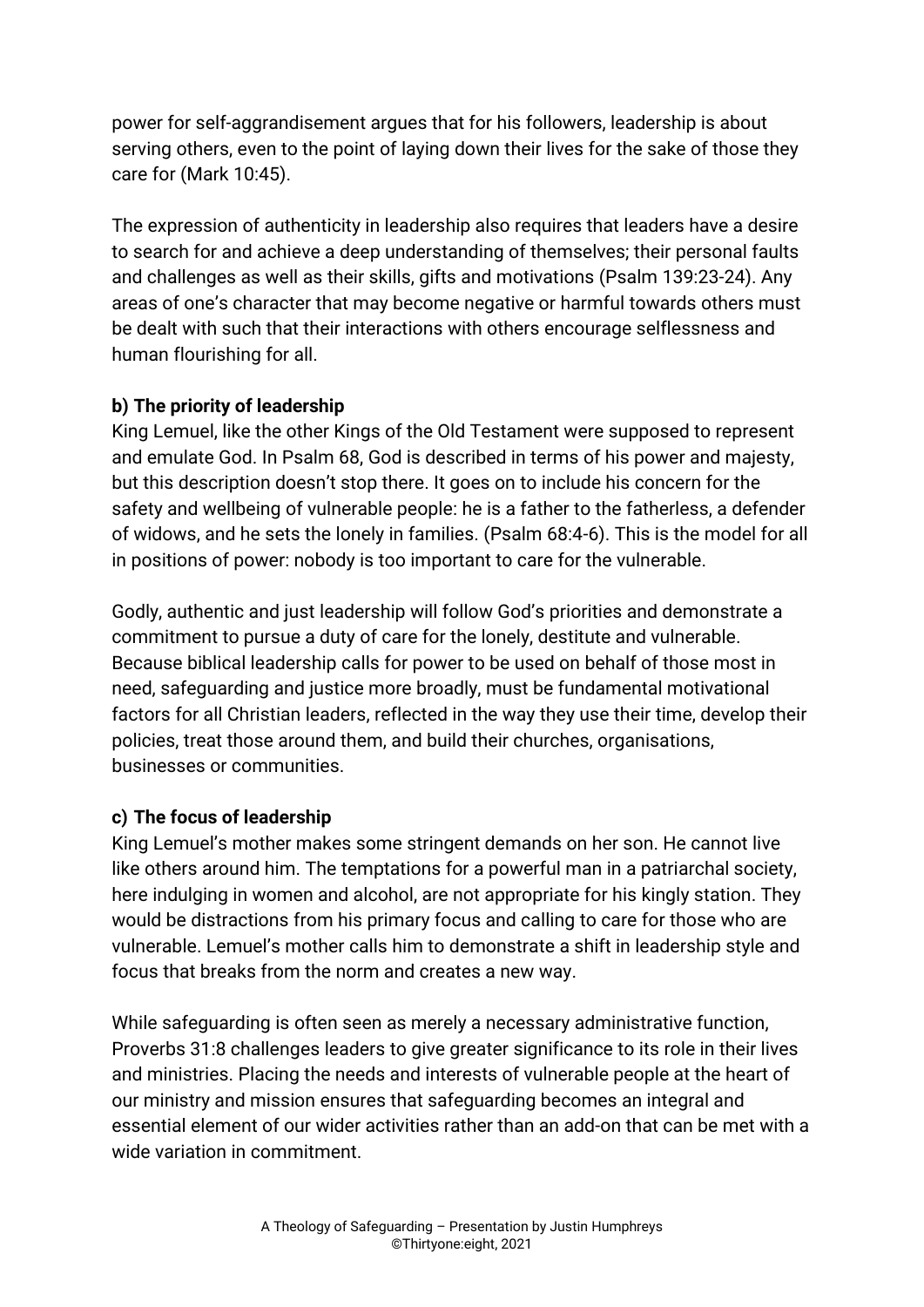Keeping the focus on good safeguarding practice in ministry can enable leaders to withstand temptation, pursue God's priorities and get stuck into the business of caring for all people, especially those who are vulnerable.

# **3. THE MISSION: EVERY MEANS must be employed to keep vulnerable people safe, heard and noticed**

The wisdom given throughout Proverbs is very practical and has universal application. When instructing Christians how to put faith into practice, the Bible reiterates these practical steps of caring for vulnerable people and those in distress. There are three important functional aspects of the outworking of the theology of safeguarding.

## **a) Advocacy for vulnerable people**

King Lemuel is commanded to speak up for the voiceless. This theme of advocacy for the vulnerable is repeated throughout the book of Proverbs. (Proverbs 29:7. Proverbs 22:22-23. Proverbs 21:13). The destitute, vulnerable and oppressed must not be forgotten or ignored. Their cause is our cause.

Throughout the Bible, God is attentive to the cries of the poor. He heard the blood of Abel that cried out from the earth, and the cries of his people when they were in captivity or exile. God commands that his people are similarly attentive to the cries of the poor. But this must lead to action. Advocacy is about giving voice to others and their concerns. One way we do this is by making good use of our opportunities and using our own voice to speak up on behalf of others. Another way is to give a platform to others, enabling and empowering their voice to be heard.

## **b) Defending the rights of vulnerable people**

King Lemuel is instructed to make sure due legal processes are applied to the marginalised, oppressed and vulnerable. His position as King at the time meant he was uniquely placed to expedite this, but engagement with judicial and legal processes is available to all in a democratic society. Proverbs, like the rest of the Bible, refuses to allow for a sacred-secular divide between a leader's responsibility before God to care for the needy and to engage in civic legal processes. Therefore, engagement with legal or political processes is no less spiritual or important than other ministries. Indeed, it is imperative they go hand in hand. Where there are safeguarding policies in place in a nation there is good reason to engage with them and where these systems are not adequately protecting vulnerable people we must seek to reform them through active and purposeful engagement with policy-makers.